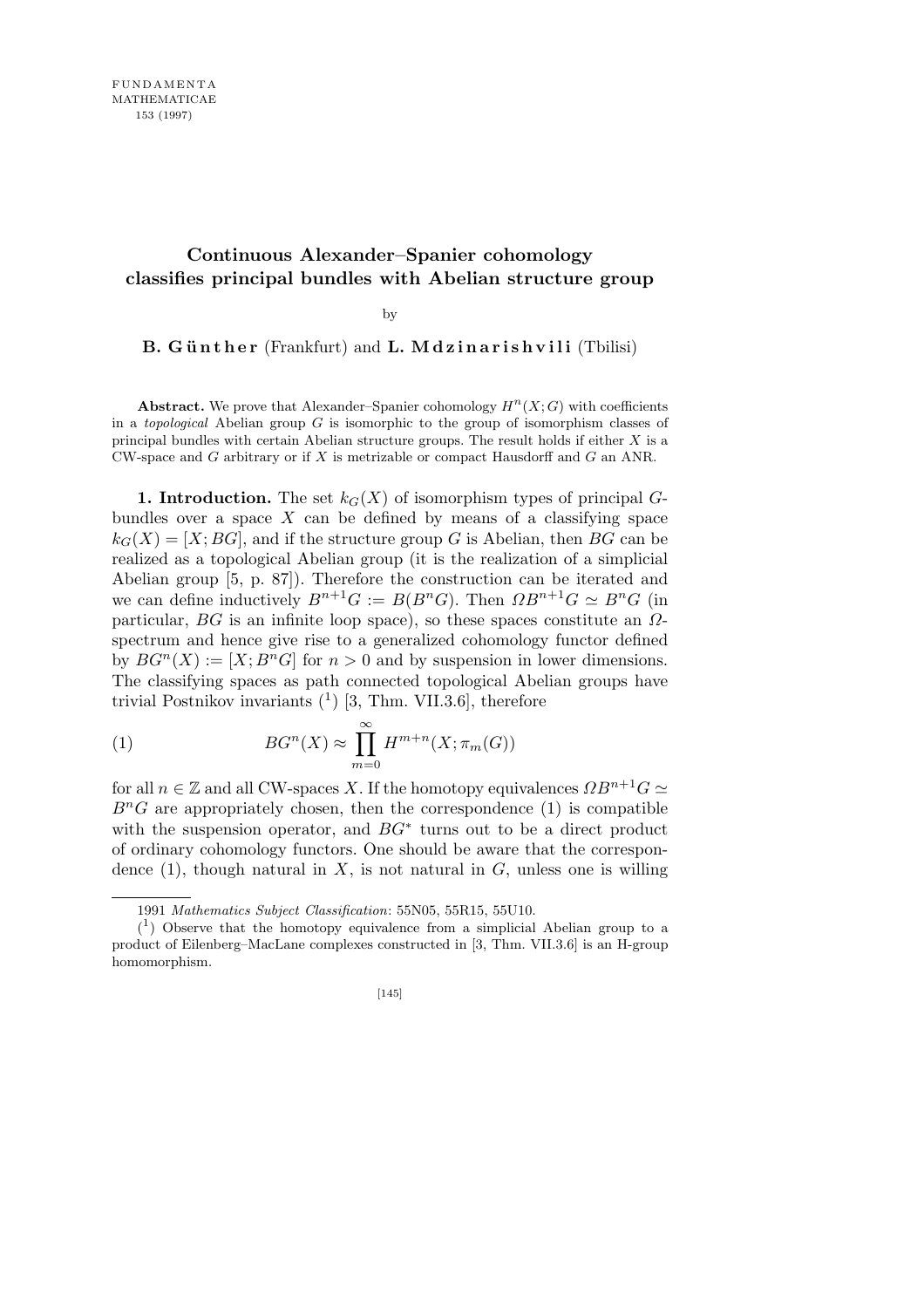to take into account additive cohomology operations  $H^{m+n}(-;\pi_m(G)) \to$  $H^{M+n}(-;\pi_M(H))$  induced by continuous homomorphisms  $G \to H$ .

Here we will consider two cases: 1) The coefficient group may be an arbitrary Abelian topological group, but the class of spaces is restricted to CW-spaces, or 2) metrizable spaces or compact Hausdorff spaces are considered but the coefficient group *G* is required to be an ANR space. In the latter case the classifying space *BG* has the homotopy type of an ANRspace, hence  $k_G$  and  $BG^*$  have the continuity property familiar from Čech cohomology. Note, however, that the correspondence (1) does not carry over to this situation because direct limits do not commute with direct products. For compact Hausdorff spaces *X* one obtains

(2) 
$$
BG^{n}(X) \approx \bigoplus_{m=0}^{\infty} H^{m+n}(X; \pi_{m}(G))
$$

instead of  $(1)$ , where the cohomology on the right hand side is Čech cohomology.

Alexander–Spanier cohomology with continuous cochains has been considered by various authors, usually with real coefficients. For arbitrary coefficient groups it was introduced by Mdzinarishvili [6]. For a space *X* and a topological Abelian group  $G$ , let  $C<sup>n</sup>(X;G)$  be the set of germs of mappings  $X^{n+1} \to G$  defined on a neighborhood of the diagonal of  $X^{n+1}$ . The coboundary operator  $\delta: C^n(X; G) \to C^{n+1}(X; G)$  is defined, as usual, by  $\delta(\varphi)(x_0, \ldots, x_{n+1}) = \sum_{i=0}^{n+1} (-1)^i \varphi(x_0, \ldots, x_{i-1}, x_{i+1}, \ldots, x_{n+1})$ . The cohomology of the ensuing cochain complex is denoted by  $h^*(X;G)$  and is called *Alexander–Spanier cohomology* of *X with continuous coefficients* in *G in the sense of Mdzinarishvili*. The subject of this paper is to prove

$$
(3) \qquad \qquad h^n(X;G) = BH^{n-1}(X)
$$

for all  $n \geq 2$  and for *X* and *G* as in the above mentioned two cases. In dimensions  $n \leq 1$ ,  $h^n$  violates the Eilenberg–Steenrod axioms. The group *H* is defined as the quotient  $H := |SG|/|S_0G|$  of the realization of the singular complex of *G* by the discrete subgroup of singular 0-simplexes  $(2)$ . The quotient homomorphism  $|SG| \rightarrow H$  is a covering projection and allows us to identify the homotopy groups as  $\pi_m(H) = \pi_m(G)$  for  $m \geq 2$ . To compute the fundamental group, assume that  $G$  is path connected and sufficiently regular to possess a universal covering group *G*. Then the composition  $|SG| \rightarrow$  $|SG| \rightarrow H$  is the universal covering group of *H* and has the fiber  $S_0 \widetilde{G}$ , which is algebraically nothing but  $\tilde{G}$  itself and therefore  $\pi_1(H) = \tilde{G}$ . In particular,

 $(2)$  Group operations which are continuous only on compact subspaces are permitted.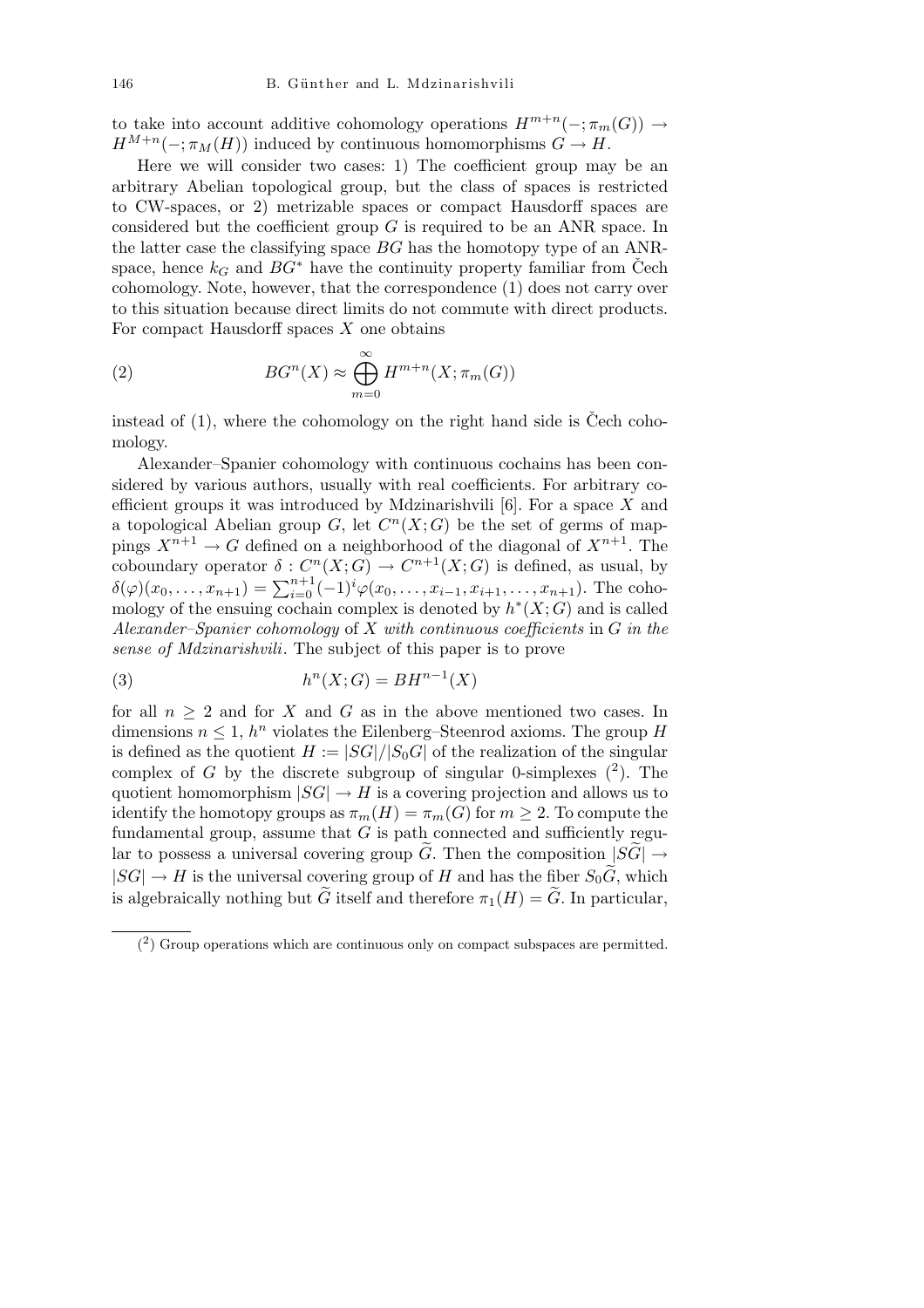we get

(4) 
$$
h^2(X;G) \approx H^2(X;\widetilde{G}) \times k_{\widetilde{G}}(X),
$$

this correspondence being natural in *X* but not in *G*.

Locally compact Abelian groups *G* have  $\pi_n(G) = 0$  for  $n \geq 2$ , so they are not too interesting for our purpose. Note, however, that for any CWcomplex *P* the free Abelian group  $F(P)$  generated by *P* can be given a topology with *k*-continuous group law and with  $\pi_*(F(P)) = H_*(P;\mathbb{Z})$  [1], whence we obtain an abundance of examples for coefficient groups.

We commence this paper with a short review of Alexander–Spanier cohomology with continuous coefficients in the sense of Mdzinarishvili. Then representing spaces for this functor will be constructed working in the simplicial category. These representing spaces turn out to be classifying spaces of certain groups, thus proving (3) for CW-spaces. The generalization to metrizable spaces follows in the next section. In the final section we consider the question under what circumstances each cocycle is cohomologous to a continuous one.

**2. Alexander–Spanier cohomology with continuous coefficients.** For a space  $X$  and an arbitrary covering  $A$  we consider the cochain complex  $C^*_{\mathcal{A}}(X;G)$  whose *n*-cochains are continuous maps  $\mathcal{A}^{n+1} \to G$ , where  $\mathcal{A}^{n+1} \subseteq X^{n+1}$  is the subset of  $\mathcal{A}$ -small  $(n+1)$ -tuples. In our context X will be a CW-complex or polyhedron, and A will be the open covering consisting of the stars of vertices of a suitable triangulation or the set of all closed simplexes. Following Mdzinarishvili [6] we define  $C^*(X;G)$  $\lim_{\mathcal{U}} C^*_{\mathcal{U}}(X;G)$ , taking the limit over all open coverings *U* of *X*, and then  $h^*(X;G) := H(C^*(X;G))$ . We also have to consider a modified version defined by  $\overline{h}^*(X;G) := H(C^*_\mathcal{A}(X;G))$ , where  $\mathcal A$  is the closed covering of *X* by the simplexes of a fixed triangulation. This variant reflects the combinatorial structure of *X* more adequately and will allow the calculation of the cohomology groups in the following section. Our first task is to show that  $\bar{h}^*$  and  $h^*$  are equal, for which we need a few of their basic properties.

For any continuous map  $f: X \to Y$  there is an obvious homomorphism  $C^*_{\mathcal{B}}(Y; G) \to C^*_{\mathcal{A}}(X; G)$ , provided *A* refines  $f^{-1}\mathcal{B}$ . If two maps  $f, g: X \to Y$ are contiguous in the sense that for each  $A \in \mathcal{A}$  there exists  $B \in \mathcal{B}$  with *f*(*A*)  $∪$  *g*(*A*)  $≤$  *B*, then the induced homomorphisms are cochain homotopic (cf. [6, Def. 2.2]). From this one can derive the homotopy invariance of  $h^*$ in full generality, but in our context this will be a byproduct of our further results.  $\overline{\mathbf{r}}$  $\overline{\mathbf{r}}$ 

If *X* is represented as disjoint union  $X =$ *ι*  $X$ *ι* and if  $A =$ *<sup>ι</sup> A<sup>ι</sup>* ,  $\Gamma$  *A* is represented as disjoint union  $A = \prod_{\iota} A_{\iota}$  and  $\Gamma A = \prod_{\iota} A_{\iota}$ ,<br>then  $C^*_{\mathcal{A}}(X;G) = \prod_{\iota} C^*_{\mathcal{A}_{\iota}}(X_{\iota};G)$ . This proves the additivity axiom (cf. [6, Thm. 1.2]).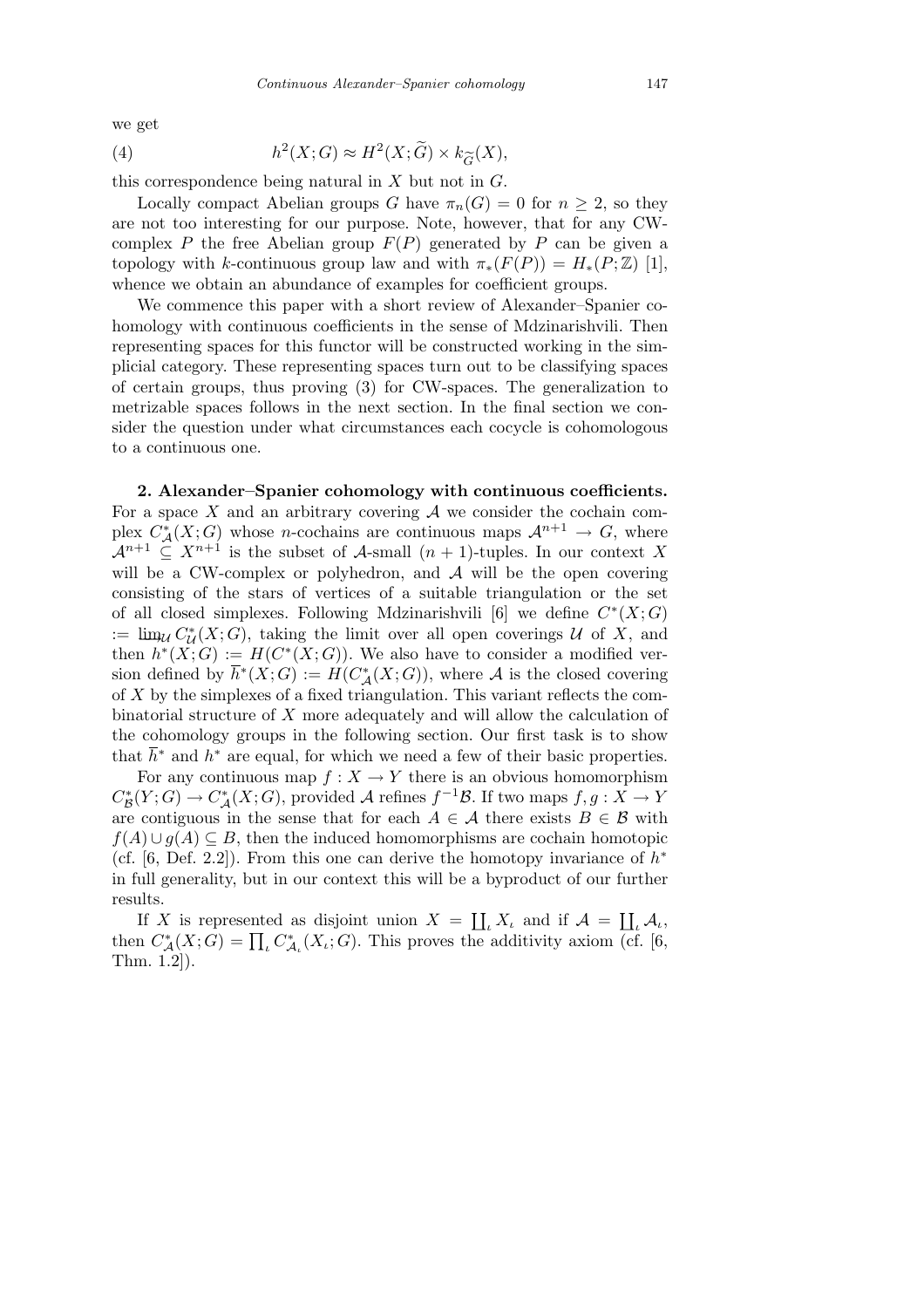Excision properties are delicate [6, *§*4]. Let a polyhedron *X* be covered by two closed subcomplexes  $X = A \cup B$ ; we will show that their cohomology groups are related by a Mayer–Vietoris sequence that looks unusual in dimensions 0 and 1. We denote the closed coverings of *X*, *A*, *B* and  $A \cap B =: C$ by their closed simplexes by  $X$ ,  $A$ ,  $B$ ,  $C$ . Then there is an exact diagram of cochain complexes:

$$
0 \rightarrow C^*_{\mathcal{X}}(X;G) \rightarrow C^*_{\mathcal{A}}(A;G) \times C^*_{\mathcal{B}}(B;G) \xrightarrow{\alpha} C^*_{\mathcal{C}}(C;G) \downarrow x
$$
\n
$$
[A;G] \times [B;G] \xrightarrow{\beta} [C;G] \downarrow 0
$$

Here  $[C; G]$  is the cochain complex having  $[C; G]$  as cochain group in all dimensions *≥* 0 and alternatingly 0 and 1 as coboundary operator. Its cohomology is  $[C; G]$  in dimension 0 and zero everywhere else. The map  $\chi : C^*_{\mathcal{C}}(C;G) \to [C;G]$  is given by restriction to the diagonal. The diagonal of  $C^{n+1}$  is a strong deformation retract of  $C^{n+1}$ , because a deformation can be defined by

$$
D(c_0,..., c_n; t) = (c'_0,..., c'_n)
$$
 with  $c'_i = (1-t)c_i + \frac{t}{n+1} \sum_{j=0}^n c_j$ .

Consequently, a cochain  $\varphi \in C_{\mathcal{C}}^n(C;G)$  is in the image of  $\alpha$  if and only if  $\chi(\varphi)$  is in the image of  $\beta$ , i.e. im  $\alpha = \chi^{-1}(\operatorname{im} \beta)$ . With  $\varPhi^* := \operatorname{im} \{ C^*_{\mathcal{A}}(A;G) \times$  $C^*_{\mathcal{B}}(B;G) \to C^*_{\mathcal{C}}(C;G)$  and  $\Psi := \text{coker}([A;G] \times [B;G] \to [C;G])$  (considered as a cochain complex as above) we obtain two short exact sequences of cochain complexes:

$$
\begin{array}{ccccccccc} 0 & \to & C^*_{{\mathcal X}}(X;G) & \to & C^*_{{\mathcal A}}(A;G) \times C^*_{{\mathcal B}}(B;G) & \to & \varPhi^* & \to & 0, \\ 0 & \to & \varPhi^* & \to & C^*_{{\mathcal C}}(C;G) & \to & \varPsi & \to & 0. \end{array}
$$

Since *Ψ* considered as a cochain complex has cohomology *Ψ* in dimension 0 and zero elsewhere the second short exact sequence implies  $H^n(\Phi^*)$  =  $\overline{h}^n(C;G)$  for  $n \neq 0,1$  and for the low dimensions provides the exact sequence  $0 \to H^0(\Phi^*) \to \overline{h}^0(C;G) \to \Psi \to H^1(\Phi^*) \to \overline{h}^1(C;G) \to 0$ . Substituting this information into the first short exact sequence of cochain complexes leads to the long exact Mayer–Vietoris sequence for  $\bar{h}^*$  in its customary form, except that  $\overline{h}^n(C;G)$  must be replaced by  $H^n(\Phi^*)$  for  $n=0,1$ .

For  $h^*$  one replaces A and B by neighborhoods  $A'$  and  $B'$  such that the inclusion maps  $A \hookrightarrow A', B \hookrightarrow B'$  and  $A \cap B \hookrightarrow A' \cap B'$  are deformation retractions. Then the interiors of  $A<sup>1</sup>$  and  $B<sup>1</sup>$  cover  $X$ , and we can repeat the reasoning above to obtain a Mayer–Vietoris sequence for *h ∗* . We have shown: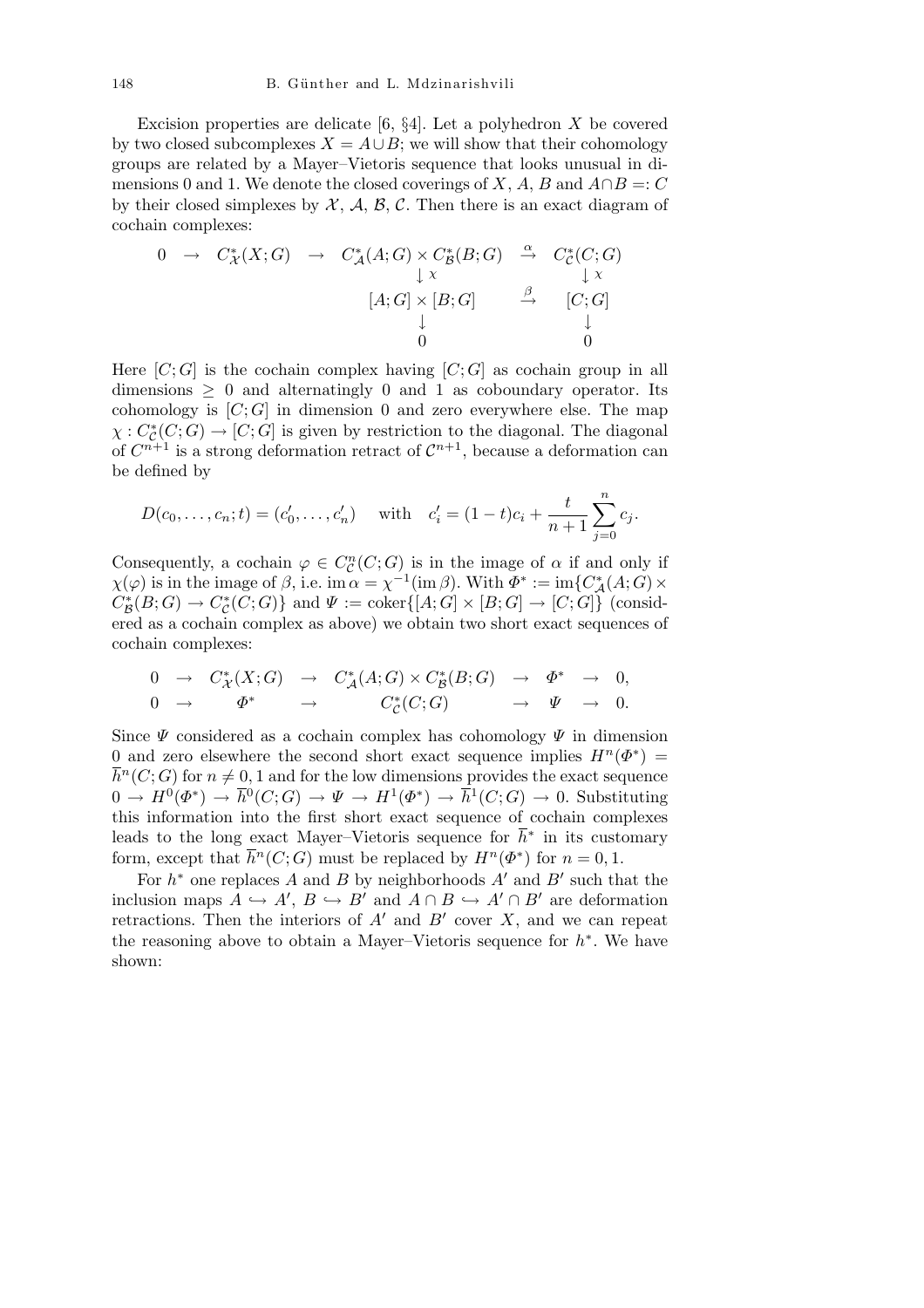PROPOSITION 1. For any polyhedron  $X = A \cup B$  covered by two subpoly*hedra A and B there is a long exact Mayer–Vietoris sequence*

$$
\ldots \to h^{n}(X) \to h^{n}(A) \times h^{n}(B) \to \Phi^{n} \to h^{n+1}(X) \to \ldots
$$

*with*  $\Phi^n = h^n(A \cap B)$  *for*  $n \geq 2$ *, whereas in lower dimensions we have the following exact sequnce*:

$$
0 \to \Phi^0 \to h^0(A \cap B) \to \text{coker}\{[A;G] \times [B;G] \to [A \cap B;G]\}
$$

$$
\to \Phi^1 \to h^1(A \cap B) \to 0.
$$

Now let *X* be a polyhedron with a specified triangulation, let *A* be the closed covering by its simplexes and  $\mathcal{U} := \text{St}(\mathcal{V})$ , where  $\mathcal{V}$  is the open covering by its stars of vertices. Since  $A$  refines  $U$  there is a natural cochain map  $C^*_{\mathcal{U}}(X;G) \to C^*_{\mathcal{A}}(X;G)$  given by restriction. If  $X'$  is the same polyhedron, but now triangulated by a subdivision, and if  $\varphi: X' \to X$  is a simplicial approximation to the identity, then the following diagram is commutative:

$$
C^*_{\mathcal{U}}(X;G) \rightarrow C^*_{\mathcal{A}}(X;G)
$$
  
\n
$$
\downarrow \varphi^* \qquad \qquad \downarrow \varphi^*
$$
  
\n
$$
C^*_{\mathcal{U}'}(X;G) \rightarrow C^*_{\mathcal{A}'}(X;G)
$$

In the following section we will see that  $\varphi^* : C^*_{\mathcal{A}}(X;G) \to C^*_{\mathcal{A}'}(X;G)$  induces isomorphisms of cohomology. On the other hand,  $\varphi$  is contiguous to the identity, so  $\varphi^*: C^*_{{\cal A}}(X;G) \to C^*_{{\cal A}'}(X;G)$  and  $\varphi^*: C^*_{{\cal U}}(X;G) \to C^*_{{\cal U}'}(X;G)$  are chain homotopic to the restriction map. We now observe that  $U$  ranges over a cofinal subset of all open coverings of *X* if we consider *all* subdivisions of *X*. Hence taking direct limits of the groups  $C^*_{\mathcal{U}}(X;G)$  produces Mdzinarishvili's complex  $C^*(X;G)$  with cohomology  $h^*(X;G)$ . The direct limit of the cochain complexes  $C^*_{\mathcal{A}}(X;G)$  produces a cochain complex with cohomology  $\overline{h}(X;G)$ . We obtain a natural transformation  $h^* \to \overline{h}^*$ , which is evidently an isomorphism for one-point spaces. Since it is also compatible with the long exact Mayer–Vietoris sequences constructed above it must be an isomorphism for all polyhedra. To summarize:

PROPOSITION 2.  $h^*(X;G) = \overline{h}^*(X;G)$  for any polyhedron X and each *coefficient group G.*

**3. Classifying complexes.** Let  $\mathfrak{G}$  be a simplicial Abelian group; in our applications  $\mathfrak{G}$  will be the singular complex of *G*. We define a sequence of simplicial Abelian groups  $\mathfrak{E}(\mathfrak{G}, n)$  by  $\mathfrak{E}(\mathfrak{G}, n)_p := \text{Hom}(\Delta[p]^{n+1}, \mathfrak{G})$  for  $n \geq$  $-1$  and  $\mathfrak{E}(\mathfrak{G}, n) = 0$  for  $n < -1$ , where the homomorphism  $\varphi^* : \mathfrak{E}(\mathfrak{G}, n)_p \to$  $\mathfrak{E}(\mathfrak{G}, n)$ <sub>q</sub> induced by  $\varphi : \Delta[q] \to \Delta[p]$  is given by  $\varphi^* := \text{Hom}(\varphi^{n+1}, \mathfrak{G}).$ **Hom**( $\mathfrak{K}, \mathfrak{L}$ ) denotes the set of simplicial maps  $\mathfrak{K} \to \mathfrak{L}$ .  $\Delta[p]$ <sup>0</sup> is understood as a one-point complex. The 0-skeleton  $\mathfrak{E}_0(\mathfrak{G}, n)$  of  $\mathfrak{E}(\mathfrak{G}, n)$  may be identified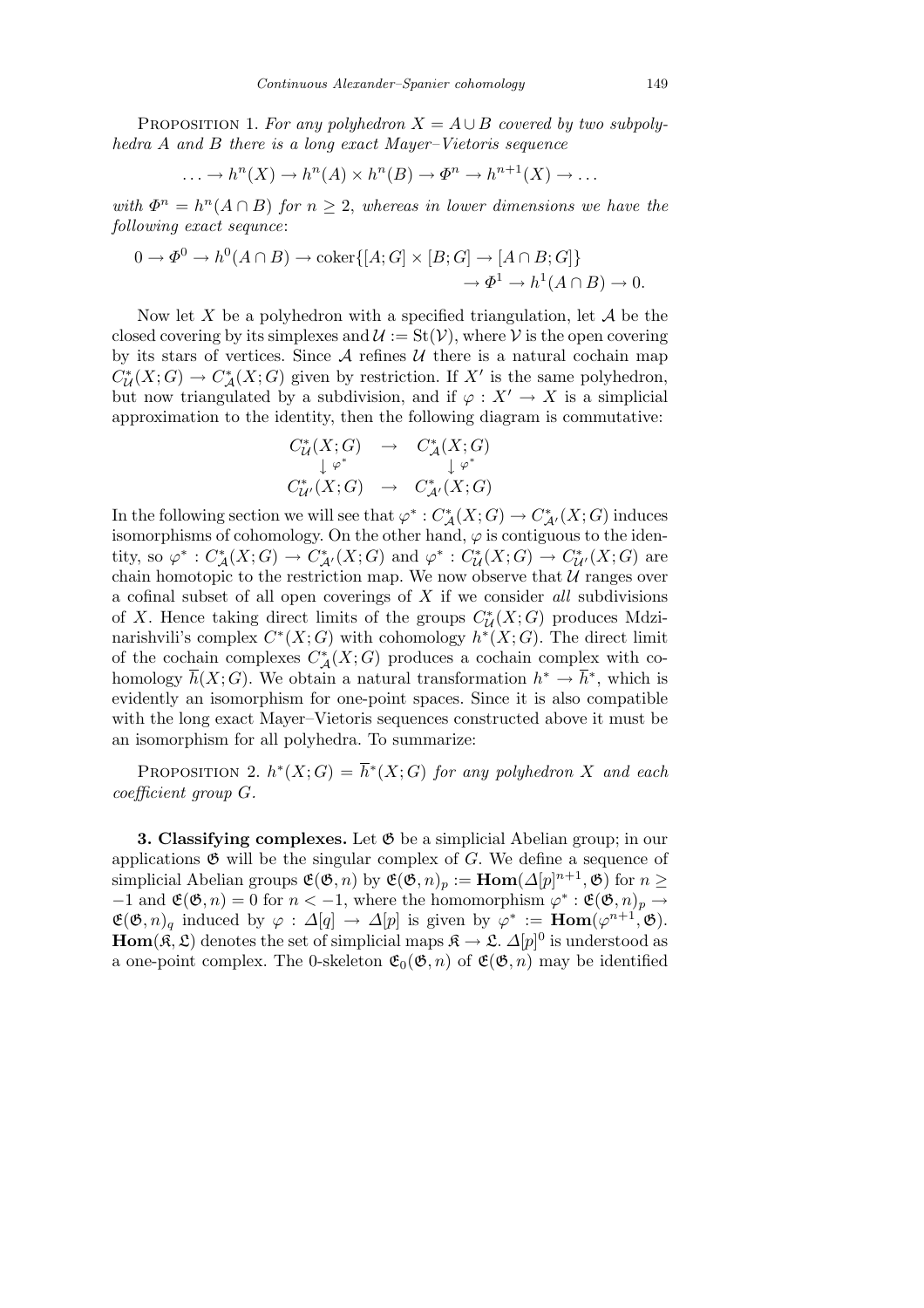with the 0-skeleton of  $\mathfrak{G}$ . We observe that  $\mathfrak{E}(\mathfrak{G}, n)$  is a Kan complex [5, Thm. 17.1].

We denote by  $p_i: \Delta[p]^{n+1} \to \Delta[p]^n$  the projection map omitting the *i*th coordinate,  $0 \leq i \leq n$ , and define a simplicial homomorphism  $\delta$ :  $\mathfrak{E}(\mathfrak{G}, n-1) \to \mathfrak{E}(\mathfrak{G}, n)$  by  $\delta := \sum_{i=0}^{n} (-1)^{i} \text{Hom}(p_{i}, \mathfrak{G})$ . This turns  $\mathfrak{E}$  into a cochain complex of simplicial Abelian groups.

Lemma 3. *The sequence*

$$
\ldots \to \mathfrak{E}(\mathfrak{G}, n-1) \stackrel{\delta}{\to} \mathfrak{E}(\mathfrak{G}, n) \stackrel{\delta}{\to} \mathfrak{E}(\mathfrak{G}, n+1) \to \ldots
$$

*is exact.*

Proof.  $\delta^2 = 0$  follows from  $p_j p_i = p_i p_{j+1}$  for  $j \geq i$ . Now consider the simplicial maps  $\varphi_i: \Delta[p]^n \to \Delta[p]^{n+1}$ , which operate as identities on the *j*th coordinates for  $j \leq i$  and are 0 on the other coordinates. Then

$$
p_j \varphi_i = \begin{cases} \varphi_{i-1} p_j & \text{for } j < i, \\ \varphi_i p_{j-1} & \text{for } j > i+1, \end{cases}
$$
\n
$$
p_i \varphi_i = p_i \varphi_{i-1} \quad \text{for } 1 < i \le n, \\ p_1 \varphi_1 = 0, \quad p_{n+1} \varphi_n = 1.
$$

For fixed *p* we define a homomorphism  $\varrho_n : \mathfrak{E}(\mathfrak{G}, n+1)_p \to \mathfrak{E}(\mathfrak{G}, n)_p$  by *g<sub>n</sub>* :  $\mathcal{L}(\mathcal{O}, n + 1)_p$  →  $\mathcal{L}(\mathcal{O}, n)_p$  by  $\varrho_n$  :  $\sum_{i=1}^n (-1)^i$  **Hom**( $\varphi_i$ , **empty**). ( $\varrho$  is not required to be a simplicial map, in fact it does not commute with the 0th boundary operator.) Then  $\varrho\delta$  +  $\delta \varrho = q - 1$ , where  $q : \mathfrak{E}(\mathfrak{G}, n)_p \to \mathfrak{E}(\mathfrak{G}, n)_p$  is induced by the zero map 0 :  $\Delta[p]^n \to \Delta[p]^n$ . This implies that every cocycle of  $\mathfrak{E}(\mathfrak{G}, n)$  is cohomologous to a cocycle in  $\mathfrak{E}_0(\mathfrak{G}, n)$ . Now observe that on the 0-skeleton the coboundary operator  $\delta : \mathfrak{E}_0(\mathfrak{G}, n) \to \mathfrak{E}_0(\mathfrak{G}, n+1)$  is  $\delta = 0$  if *n* is odd,  $\delta = 1$  if *n* is even, and therefore its cohomology is trivial.  $\blacksquare$ 

LEMMA 4. *For*  $n \geq 0$  *the simplicial homomorphism*  $\alpha : \mathfrak{E}(\mathfrak{G}, n) \rightarrow \mathfrak{G}$ *induced by the diagonal map*  $\Delta[p] \to \Delta[p]^{n+1}$  *is surjective and is a homotopy equivalence.*

P r o o f.  $\alpha$  has a right inverse induced by any of the projections  $\Delta[p]^{n+1}$  $\rightarrow \Delta[p]$ , in particular  $\alpha$  is surjective and hence [5, Lemma 18.2] a Kan fibration. Let  $\mathfrak{F}(\mathfrak{G}, n) \subseteq \mathfrak{E}(\mathfrak{G}, n)$  be its fiber; we will show  $\pi_*(\mathfrak{F}(\mathfrak{G}, n)) = 0$ . Denote by  $\Gamma \subseteq \Delta[p]^{n+1}$  the union of the diagonal and all faces  $(d_i \Delta[p-1])^{n+1}$ ,  $0 \leq i \leq p$ , where  $d_i: \Delta[p-1] \to \Delta[p]$  is the *i*th face map. Its geometric realization is a deformation retract of  $(\Delta^p)^{n+1}$ , because there is a deformation  $H: (\Delta^p)^{n+1} \times I \to (\Delta^p)^{n+1}$  defined by

$$
H(x_0, \ldots, x_n; t) = (y_0, \ldots, y_n), \quad y_i := (1-t)x_i + \frac{t}{n+1} \sum_{j=0}^n x_j,
$$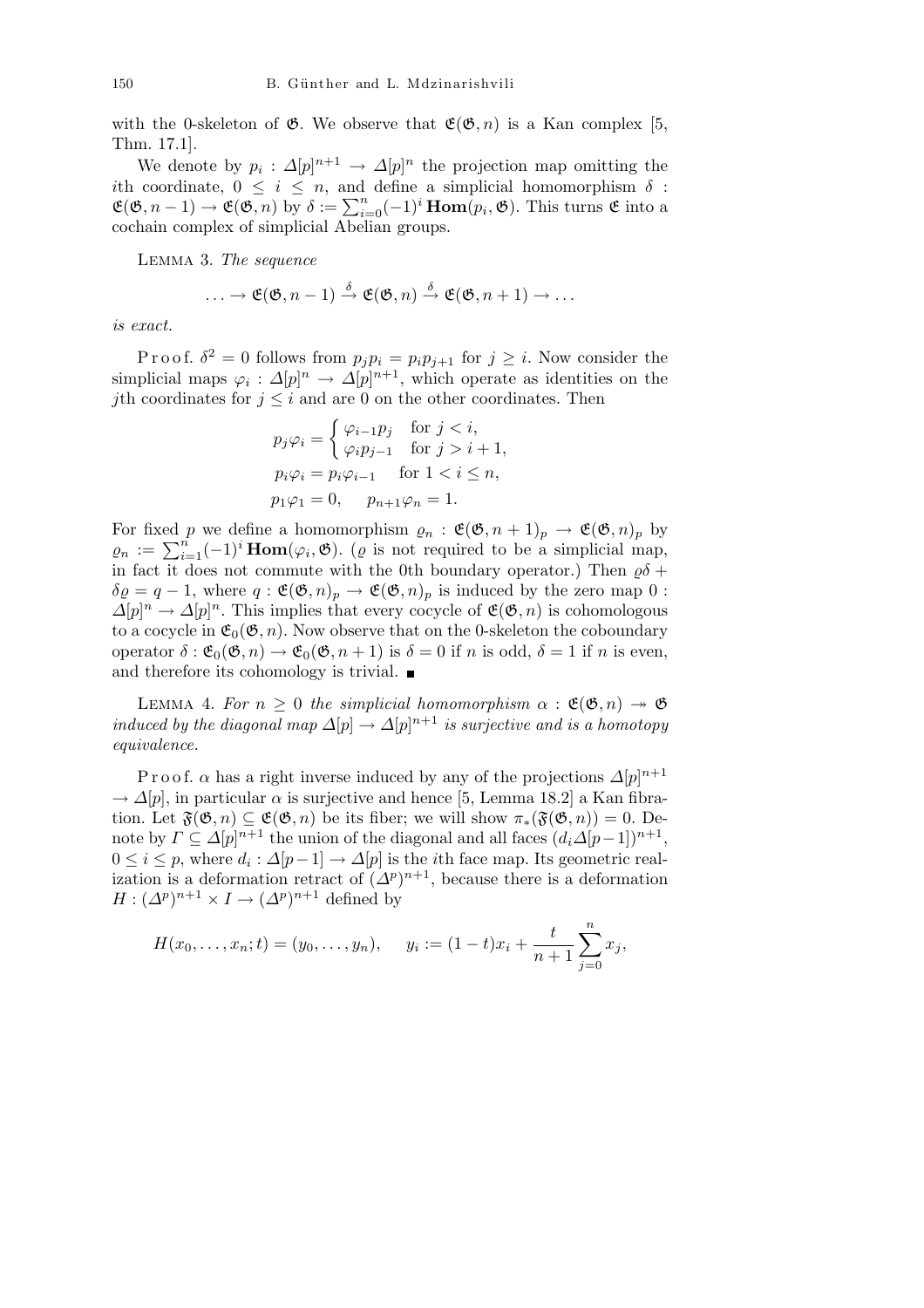moving the whole space to the diagonal and leaving *Γ* invariant. This means that  $\Gamma \hookrightarrow \Delta[p]^{n+1}$  is an anodyne extension [2, Ch. IV, Def. 2.1.4]. An element of  $\pi_p(\mathfrak{F}(\mathfrak{G}, n))$  is represented by a simplicial map  $\omega: \Delta[p]^{n+1} \to \mathfrak{G}$ which is 0 on *Γ*, and two such maps represent the same element if they are homotopic relative *Γ*. Since  $\Gamma \hookrightarrow \Delta[p]^{n+1}$  is an anodyne extension and  $\mathfrak{G}$  a Kan complex we must have  $\pi_p(\mathfrak{F}(\mathfrak{G}, n)) = 0$ .

The diagram

$$
\begin{array}{ccc}\n\mathfrak{E}(\mathfrak{G},n) & \stackrel{\alpha}{\to} & \mathfrak{G} \\
\downarrow \delta & & \downarrow \\
\mathfrak{E}(\mathfrak{G},n+1) & \stackrel{\alpha}{\to} & \mathfrak{G}\n\end{array}
$$

is commutative if we take for the vertical map  $\mathfrak{G} \to \mathfrak{G}$  the zero map for even *n* and the identity for odd *n*, and consequently  $\delta : \mathfrak{E}(\mathfrak{G}, n) \to \mathfrak{E}(\mathfrak{G}, n+1)$  is nullhomotopic, respectively a homotopy equivalence.

We set  $\mathfrak{B}(\mathfrak{G}, n) := \mathrm{im}\{\delta : \mathfrak{E}(\mathfrak{G}, n-1) \to \mathfrak{E}(\mathfrak{G}, n)\} = \mathrm{ker}\{\delta : \mathfrak{E}(\mathfrak{G}, n) \to$  $\mathfrak{E}(\mathfrak{G}, n+1)$ . Then  $\delta : \mathfrak{E}(\mathfrak{G}, n) \to \mathfrak{B}(\mathfrak{G}, n+1)$  is a Kan fibration with fiber  $\mathfrak{B}(\mathfrak{G},n)$ . Let  $\mathfrak{F}(\mathfrak{G},n) \subseteq \mathfrak{E}(\mathfrak{G},n)$  be the fiber of  $\alpha : \mathfrak{E}(\mathfrak{G},n) \to \mathfrak{G}$ .

PROPOSITION 5.  $\mathfrak{B}(\mathfrak{G}, n+1) \cap \mathfrak{F}(\mathfrak{G}, n+1) = B\mathfrak{B}(\mathfrak{G}, n)$  and  $\mathfrak{B}(\mathfrak{G}, n+2) =$  $B(\mathfrak{B}(\mathfrak{G}, n+1) \cap \mathfrak{F}(\mathfrak{G}, n+1))$  *for odd*  $n \geq 1$ *.* 

This proposition inductively determines these groups beginning with  $\mathfrak{B}(\mathfrak{G},1)=\mathfrak{G}/\mathfrak{G}_0.$ 

Proof. We observe  $\pi_*(\mathfrak{F}(\mathfrak{G},n)) = 0$  and consider the following exact diagram:

$$
\begin{array}{ccccccccc}\n0 & \rightarrow & \mathfrak{F}(\mathfrak{G}, n+2) & \rightarrow & \mathfrak{E}(\mathfrak{G}, n+2) & \stackrel{\sim}{\rightarrow} & \mathfrak{G} & \rightarrow & 0 \\
0 & \rightarrow & \mathfrak{F}(\mathfrak{G}, n+1) & \rightarrow & \mathfrak{E}(\mathfrak{G}, n+1) & \stackrel{\sim}{\rightarrow} & \mathfrak{G} & \rightarrow & 0 \\
0 & \rightarrow & \mathfrak{F}(\mathfrak{G}, n) & \rightarrow & \mathfrak{E}(\mathfrak{G}, n) & \stackrel{\delta}{\rightarrow} & \mathfrak{G} & \rightarrow & 0 \\
0 & \rightarrow & \mathfrak{F}(\mathfrak{G}, n) & \rightarrow & \mathfrak{E}(\mathfrak{G}, n) & \stackrel{\sim}{\rightarrow} & \mathfrak{G} & \rightarrow & 0\n\end{array}
$$

This implies

$$
\mathfrak{B}(\mathfrak{G}, n) \subseteq \mathfrak{F}(\mathfrak{G}, n), \n\delta(\mathfrak{F}(\mathfrak{G}, n)) = \mathfrak{B}(\mathfrak{G}, n+1) \cap \mathfrak{F}(\mathfrak{G}, n+1), \n\mathfrak{E}(\mathfrak{G}, n+1) = \mathfrak{F}(\mathfrak{G}, n+1) + \mathfrak{B}(\mathfrak{G}, n+1).
$$

The last equation follows from  $\alpha(\mathfrak{B}(\mathfrak{G},n+1)) = \alpha(\mathfrak{E}(\mathfrak{G},n)) = \mathfrak{G}$  and implies  $\delta(\mathfrak{F}(\mathfrak{G},n+1)) = \mathfrak{B}(\mathfrak{G},n+2)$ . We obtain two fiber sequences:

$$
0 \to \mathfrak{B}(\mathfrak{G}, n) \to \mathfrak{F}(\mathfrak{G}, n) \to \mathfrak{F}(\mathfrak{G}, n) / \mathfrak{B}(\mathfrak{G}, n) \to 0,
$$
  

$$
0 \to \mathfrak{B}(\mathfrak{G}, n+1) \cap \mathfrak{F}(\mathfrak{G}, n+1) \to \mathfrak{F}(\mathfrak{G}, n+1) \stackrel{\delta}{\to} \mathfrak{B}(\mathfrak{G}, n+2) \to 0.
$$

Both bundles are classifying because their total spaces are contractible, hence  $\mathfrak{F}(\mathfrak{G}, n)/\mathfrak{B}(\mathfrak{G}, n) = B\mathfrak{B}(\mathfrak{G}, n)$  and  $\mathfrak{B}(\mathfrak{G}, n+2) = B\mathfrak{H}$  with  $\mathfrak{H} :=$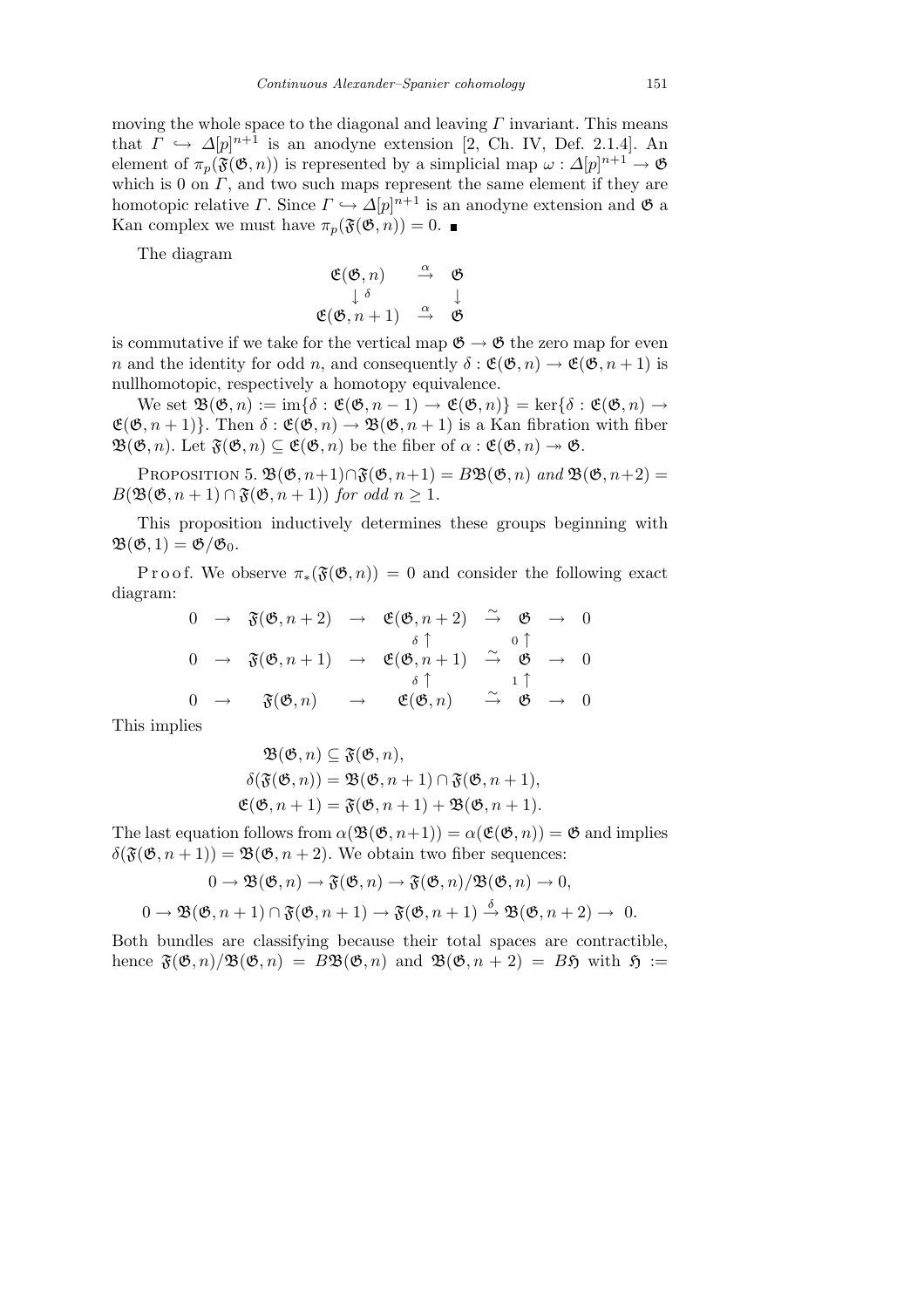$\mathfrak{B}(\mathfrak{G}, n+1) \cap \mathfrak{F}(\mathfrak{G}, n+1) \approx \mathfrak{F}(\mathfrak{G}, n)/\mathfrak{B}(\mathfrak{G}, n)$ . This isomorphism is induced by  $\delta : \mathfrak{F}(\mathfrak{G}, n) \to \mathfrak{B}(\mathfrak{G}, n+1) \cap \mathfrak{F}(\mathfrak{G}, n+1)$ .

DEFINITION 6. For any complex  $\mathfrak{K}$  we define a cochain complex  $C(\mathfrak{K}; \mathfrak{G})^*$ by  $C(\mathfrak{K}; \mathfrak{G})^n := \text{Hom}(\mathfrak{K}, \mathfrak{E}(\mathfrak{G}, n))$  for  $n \geq 0$ ,  $C(\mathfrak{K}; \mathfrak{G})^n = 0$  for  $n < 0$ , with coboundary operator induced by  $\delta : \mathfrak{E}(\mathfrak{G}, n) \to \mathfrak{E}(\mathfrak{G}, n+1)$ . Its cohomology is denoted by  $h^*(\mathfrak{K}; \mathfrak{G})$  and is called the *cohomology* of  $\mathfrak{K}$  *with coefficients in* G.

Observe that the *n*-cocycles of  $C(\mathfrak{K}; \mathfrak{G})^*$  are simplicial maps  $\mathfrak{K}\rightarrow \mathfrak{B}(\mathfrak{G}, n)$ , and coboundaries are those simplicial maps that can be lifted over the Kan fibration  $\delta : \mathfrak{E}(\mathfrak{G}, n-1) \to \mathfrak{B}(\mathfrak{G}, n)$ . Since  $\mathfrak{B}(\mathfrak{G}, n)$  is also a Kan complex the homomorphism  $h^*(i) : h^*(\mathfrak{L}; \mathfrak{G}) \to h^*(\mathfrak{K}; \mathfrak{G})$  induced by an anodyne extension  $i : \mathfrak{K} \hookrightarrow \mathfrak{L}$  is an isomorphism, and therefore  $h^*(\mathfrak{K}; \mathfrak{G})$  is actually a homotopy invariant functor of the geometric realization *|*K*|*.

PROPOSITION 7. For odd  $n \geq 3$  there is a natural isomorphism  $h^n(\mathfrak{K}; \mathfrak{G})$  $\approx$  [R;  $\mathfrak{B}(\mathfrak{G}, n)$ ]*. For even*  $n \geq 2$  *there is a natural isomorphism*  $h^n(\mathfrak{K}; \mathfrak{G}) \approx$  $[\mathfrak{K}; \mathfrak{B}(\mathfrak{G}, n) \cap \mathfrak{F}(\mathfrak{G}, n)].$ 

Proof. 1) Consider  $n \geq 3$  odd. We have seen that  $\delta : \mathfrak{E}(\mathfrak{G}, n-1) \rightarrow$  $\mathfrak{E}(\mathfrak{G}, n)$  is nullhomotopic, and we want to show that it is also nullhomotopic when considered as a map  $\delta : \mathfrak{E}(\mathfrak{G}, n-1) \to \mathfrak{B}(\mathfrak{G}, n)$ . If  $\beta : \mathfrak{E}(\mathfrak{G}, n-1) \to$  $\mathfrak{E}(\mathfrak{G}, n-2)$  is homotopy inverse to  $\delta : \mathfrak{E}(\mathfrak{G}, n-2) \to \mathfrak{E}(\mathfrak{G}, n-1)$ , then  $\delta \simeq \delta^2 \beta = 0.$ 

By definition  $h^n(\mathfrak{K}; \mathfrak{G})$  is the cokernel of  $\delta_* : \textbf{Hom}(\mathfrak{K}, \mathfrak{E}(\mathfrak{G}, n-1)) \to$ **Hom**( $\mathfrak{K}, \mathfrak{B}(\mathfrak{G}, n)$ ), and because  $\delta : \mathfrak{E}(\mathfrak{G}, n-1) \to \mathfrak{B}(\mathfrak{G}, n)$  is a Kan fibration a map  $\mathfrak{K} \to \mathfrak{B}(\mathfrak{G}, n)$  can be lifted to  $\mathfrak{E}(\mathfrak{G}, n-1)$  if and only if it is nullhomotopic. Hence  $h^n(\mathfrak{K}; \mathfrak{G}) = [\mathfrak{K}, \mathfrak{B}(\mathfrak{G}, n)].$ 

2) Now consider  $n \geq 2$  even and let  $\beta_n : \mathfrak{G} \to \mathfrak{E}(\mathfrak{G}, n)$  be a simplicial homomorphism with  $\alpha_n \beta_n = 1$ , and for any map  $f : \mathfrak{K} \to \mathfrak{B}(\mathfrak{G}, n)$  define  $f' := (1 - \delta \beta_{n-1} \alpha_n) f : \mathfrak{K} \to \mathfrak{F}(\mathfrak{G}, n) \cap \mathfrak{B}(\mathfrak{G}, n)$ . Observe that  $\alpha_n \delta = \alpha_{n-1}$ because *n* is even and therefore  $\alpha_n(1 - \delta\beta_{n-1}\alpha_n) = \alpha_n - \alpha_{n-1}\beta_{n-1}\alpha_n = 0.$ Define  $h^n(\mathfrak{K}; \mathfrak{G}) \to [\mathfrak{K}; \mathfrak{B}(\mathfrak{G}, n) \cap \mathfrak{F}(\mathfrak{G}, n)]$  by  $f \mapsto f'$ . This assignment is surjective because for  $f(\mathfrak{K}) \subseteq \mathfrak{B}(\mathfrak{G}, n) \cap \mathfrak{F}(\mathfrak{G}, n)$  we get  $f' = f$ . Now, f can be lifted over  $\delta : \mathfrak{E}(\mathfrak{G}, n-1) \to \mathfrak{B}(\mathfrak{G}, n)$  if and only if  $f'$  can be lifted over  $\delta : \delta^{-1}(\mathfrak{F}(\mathfrak{G}, n)) = \mathfrak{F}(\mathfrak{G}, n - 1) \to \mathfrak{B}(\mathfrak{G}, n) \cap \mathfrak{F}(\mathfrak{G}, n)$ , but since  $\mathfrak{F}(\mathfrak{G}, n - 1)$ is contractible this holds if and only if  $f'$  is nullhomotopic.

PROPOSITION 8.  $h^0(\mathfrak{K}; \mathfrak{G})$  *is the ordinary cohomology*  $H^0(\mathfrak{K}; \mathfrak{G}_0)$  of  $\mathfrak{K}$ *with coefficients in the group of* 0*-simplexes of* G, *and if* G *is connected and* Ge *its universal covering group*, *then there is a short exact sequence*

$$
0 \to H^1(\mathfrak{K}; \pi_1(\mathfrak{G})) \to H^1(\mathfrak{K}; \widetilde{\mathfrak{G}}_0) \to h^1(\mathfrak{K}; \mathfrak{G}) \to 0.
$$

Observe that  $\pi_1(\mathfrak{G})$  is the fiber of  $\widetilde{\mathfrak{G}} \to \mathfrak{G}$  and hence is a subgroup of  $\widetilde{G}_0$ .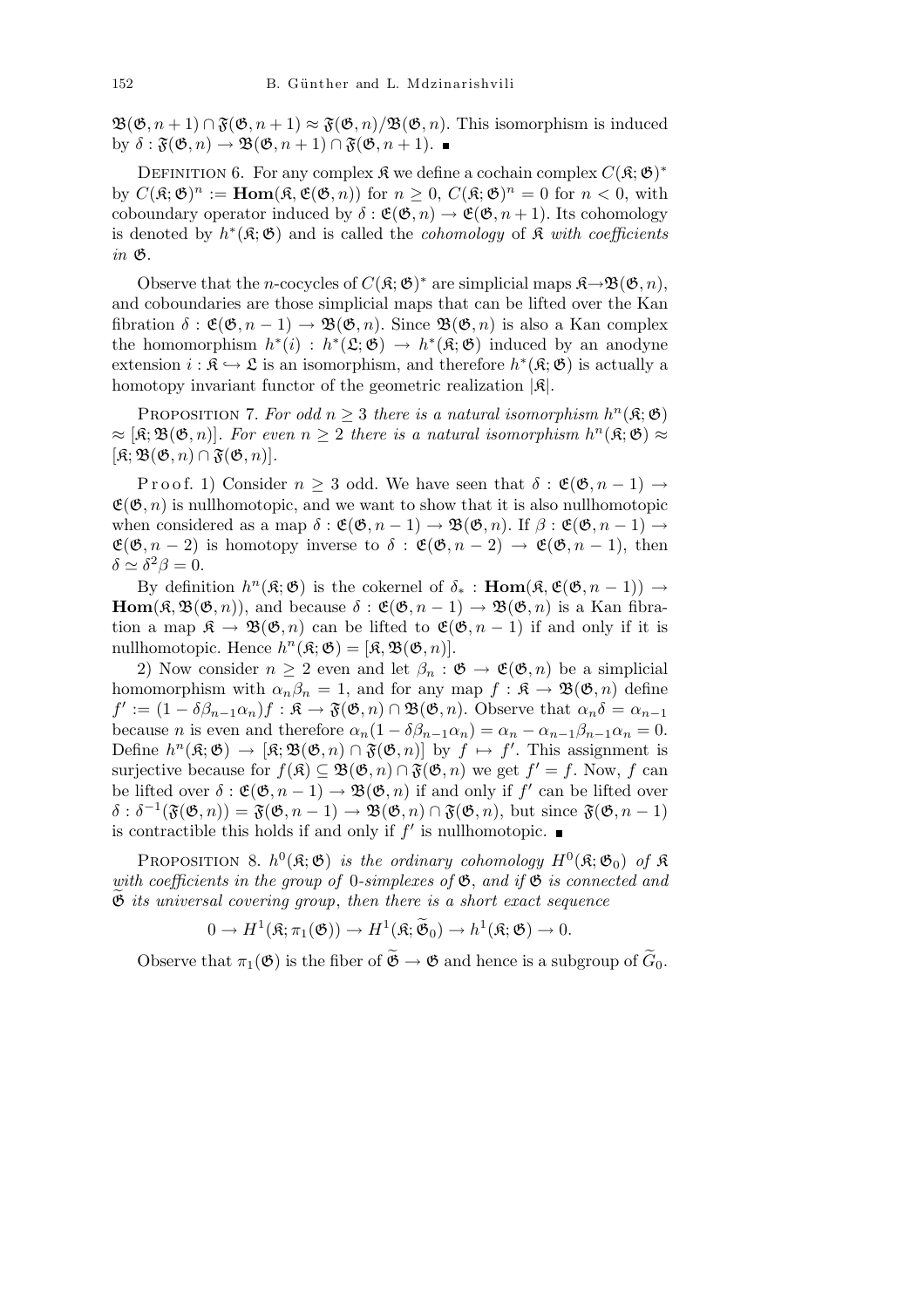P r o o f. The equation  $h^0(\mathfrak{K}; \mathfrak{G}) = H^0(\mathfrak{K}; \mathfrak{G}_0)$  follows from  $\mathfrak{B}(\mathfrak{G}, 0) = \mathfrak{G}_0$ . Now assume that  $\mathfrak G$  is connected and let  $\widetilde{\mathfrak G}$  be the universal covering group of  $\mathfrak{G}$ . We observe  $\mathfrak{G}/\mathfrak{G}_0 = \mathfrak{G}/\mathfrak{G}_0 = \mathfrak{B}(\mathfrak{G}, 1)$ , furthermore  $\mathfrak{E}(\mathfrak{G}, 0) = \mathfrak{G}$ and  $\delta : \mathfrak{E}(\mathfrak{G},0) \to \mathfrak{B}(\mathfrak{G},1)$  corresponds to the quotient map  $\mathfrak{G} \to \mathfrak{G}/\mathfrak{G}_0$ . This allows us to identify  $\pi_1(\mathfrak{B}(\mathfrak{G},1))$  with  $\mathfrak{G}_0$  and the image of the induced homomorphism  $\delta_{\#}: \pi_1(\mathfrak{E}(\mathfrak{G},0)) \to \pi_1(\mathfrak{B}(\mathfrak{G},1))$  with  $\pi_1(\mathfrak{G}) \subseteq \mathfrak{G}_0$ . Without loss of generality we may assume that  $\mathfrak K$  is also connected. Since  $\delta$  :  $\mathfrak{E}(\mathfrak{G},0) \to \mathfrak{B}(\mathfrak{G},1)$  is a covering projection a map  $f : \mathfrak{K} \to \mathfrak{B}(\mathfrak{G},1)$ can be lifted over  $\delta$  if and only if im  $f_{\#} \subseteq \pi_1(\mathfrak{G})$ , hence the assignment  $f \mapsto f_{\#} : \pi_1(\mathfrak{K}) \to \widetilde{\mathfrak{G}}_0$  embeds  $h^1(\mathfrak{K}; \mathfrak{G})$  into

 $\textbf{Hom}(\pi_1(\mathfrak{K}), \widetilde{\mathfrak{G}}_0)/\,\textbf{Hom}(\pi_1(\mathfrak{K}), \pi_1(\mathfrak{G})) = H^1(\mathfrak{K}; \widetilde{\mathfrak{G}}_0)/H^1(\mathfrak{K}; \pi_1(\mathfrak{G})).$ 

On the other hand,  $\mathfrak{B}(\mathfrak{G},1)$  as a simplicial Abelian group has trivial Postnikov invariants [5, Thm. 24.5] and therefore every homomorphism  $\pi_1(\mathfrak{K}) \rightarrow$  $\pi_1(\mathfrak{B}(\mathfrak{G},1))$  is induced by a map  $\mathfrak{K} \to \mathfrak{B}(\mathfrak{G},1)$ . ■

Theorem 9. *Consider a polyhedron X and take for* K *the semisimplicial complex determined by its simplexes. Let G be a topological Abelian group and*  $\mathfrak{G} := S(G)$  *its singular complex. Then*  $h^*(\mathfrak{K}; \mathfrak{G})$  *is isomorphic to the Alexander–Spanier cohomology of*  $|\mathfrak{K}| = X$  *with continuous coefficients in G in the sense of Mdzinarishvili. The isomorphism is natural in* K *and* G*.*

Observe that in view of Propositions 5 and 7 this theorem also proves equation (3) in the introduction.

P r o o f. Let A be the closed covering of X by its simplexes and denote by  $\overline{C}_{\mathcal{A}}^{*}(X;G) \supseteq C_{\mathcal{A}}^{*}(X;G)$  the complex of all *k*-continuous cochains  $\mathcal{A}^{*+1} \to G$ . The inclusion map  $C^*_{\mathcal{A}}(X;G) \hookrightarrow \overline{C}^*_{\mathcal{A}}(X;G)$  induces a natural transformation of the corresponding cohomology functors which is an isomorphism for one-point spaces. Since the reasoning of Section 2 can be repeated for  $\overline{C}_{\mathcal{A}}^{*}(X;G)$  it has the same excision properties as  $C_{\mathcal{A}}^{*}(X;G)$  and hence our natural transformation must be an isomorphism for all polyhedra *X*. We will identify  $H(\overline{C}_{\mathcal{A}}^{*}(X;G))$  with  $\overline{h}^{*}(X;G)$  and will show  $C^{*}(\mathfrak{K};\mathfrak{G}) = \overline{C}_{\mathcal{A}}^{*}(X,G)$ and therefore  $h^*(\mathfrak{K}; \mathfrak{G}) = \overline{h}^*(X; G)$ . A cochain of  $\overline{C}_{\mathcal{A}}^n(X, G)$  assigns to every simplex  $\sigma \in \mathfrak{K}$  a map  $(\Delta^{\dim \sigma})^{n+1} = |\Delta[\dim \sigma]^{n+1}| \to G$ , which by adjunction can be identified with a simplicial map  $\Delta[\dim \sigma]^{n+1} \to S(G)$  and hence with a simplex of  $\mathfrak{E}(\mathfrak{G}, n)$ . In this way we obtain a 1-1 correspondence between *n*-cochains of  $\overline{C}_{\mathcal{A}}^{*}(X, G)$  and simplicial maps  $\mathfrak{K} \to \mathfrak{E}(\mathfrak{G}, n)$ .

**4. The metrizable or compact Hausdorff case.** *Here all spaces are assumed to be metrizable or compact Hausdorff and coefficient groups are required to be ANR-spaces*.

First let us explain that the modified Mayer–Vietoris sequence introduced in Section 2 for polyhedra carries over to the present context. There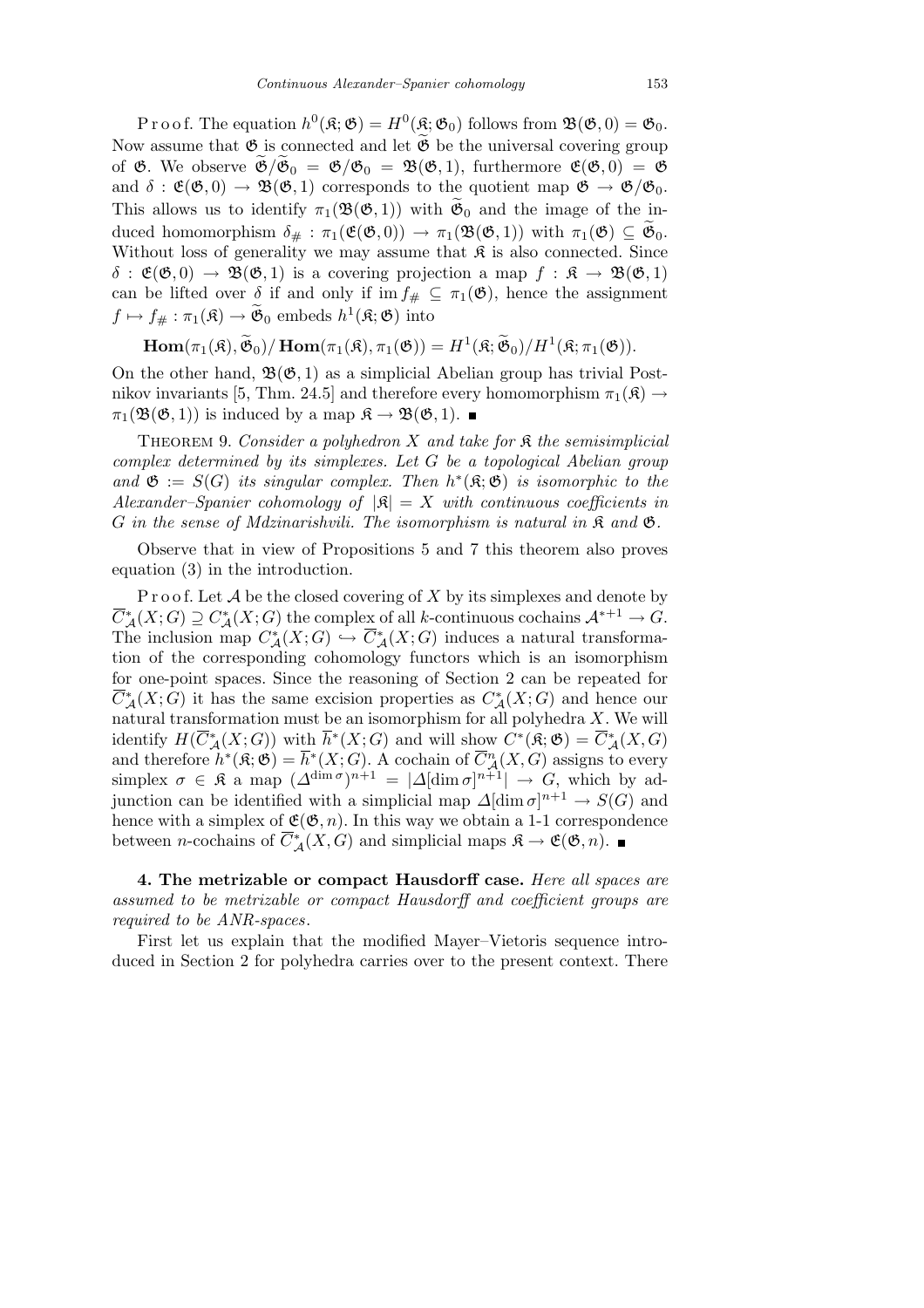is an exact diagram of cochain complexes similar to the one considered there:

$$
0 \rightarrow C^*(X;G) \rightarrow C^*(A;G) \times C^*(B;G) \stackrel{\alpha}{\rightarrow} C^*(C;G)
$$
  
\n
$$
\downarrow x
$$
  
\n
$$
[A;G] \times [B;G] \stackrel{\beta}{\rightarrow} [C;G]
$$
  
\n
$$
\downarrow 0
$$

Here *A* and *B* are closed subspaces whose interiors cover *X*, and  $C = A \cap B$ . We claim that the equation im  $\alpha = \chi^{-1}(\text{im }\beta)$  still holds and hence that the construction of the Mayer–Vietoris sequence from Section 2 can be repeated.  $\lim_{\alpha} \alpha \subseteq \chi^{-1}(\text{im }\beta)$  follows from commutativity, so let us consider a cochain  $\varphi \in \chi^{-1}(\text{im }\beta)$ , where  $\varphi$  is represented by a map  $\varphi: U \to G$  defined on a neighborhood *U* of the diagonal  $\Delta_C$  in  $C^{n+1}$ . By assumption there are maps  $\psi_A : \Delta_A \to G$  and  $\psi_B : \Delta_B \to G$  such that  $\psi_B - \psi_A \simeq \varphi$  on  $\Delta_C$ . Since *G* is an ANR these maps may be extended over closed neighborhoods  $V_A$ ,  $V_B$ of the diagonals  $\Delta_A$ ,  $\Delta_B$  in  $A^{n+1}$ ,  $B^{n+1}$ , respectively, and we may assume  $V_A \cap V_B \subseteq U$ . Taking advantage of the ANR-property once more we may, after shrinking *V<sub>A</sub>* and *V<sub>B</sub>* if necessary, extend the homotopy  $\psi_B - \psi_A \simeq \varphi$ over  $V_A \cap V_B$ . Then  $\psi_B \simeq \psi_A + \varphi$  on  $V_A \cap V_B$  and  $\psi_B$  can be replaced by a homotopic copy satisfying the strict equality  $\psi_B = \psi_A + \varphi$ , and these maps represent cochains  $\psi_A \in C^*(A; G)$  and  $\psi_B \in C^*(B; G)$  in the inverse image of  $\varphi$  under  $\alpha$ . This shown, we obtain the same kind of Mayer–Vietoris sequence as in Proposition 1.

LEMMA 10. *The functors*  $h^n$  are pointwise taut, that is,  $h^n(x_0; G) =$  $\lim h^n(U;G)$ , where *U* varies over the system of neighborhoods of a point  $x_0$ *of a metrizable space.*

P r o o f. This is a special case of  $[6, Thm. 6.1]$ , where tautness around  $\mathcal{L}^*(U;G) \to$  retracts is shown: The restriction chain map  $\lim C^*(U;G) \to$  $C^*(x_0; G)$  is an epimorphism and is easily seen to be a cochain homotopy equivalence by means of the cochain homotopy

$$
\varrho(\varphi)(y_0,\ldots,y_{n-1}):=\sum_{i=0}^{n-1}(-1)^i\varphi(y_0,\ldots,y_i,x_0,\ldots,x_0).
$$

THEOREM 11. *The functors*  $h^n$  *satisfy the Čech continuity property.* 

We observe that this means that equations (3) and (4) from the introduction carry over to the present context if Cech cohomology is used for  $H^*$ . Equation (1) does not carry over, because direct products and direct limits do not commute.

P r o o f. We enforce continuity by taking for  $\check{h}^*$  the Cech extension from polyhedra to metrizable spaces using limits over nerves of coverings or ANR-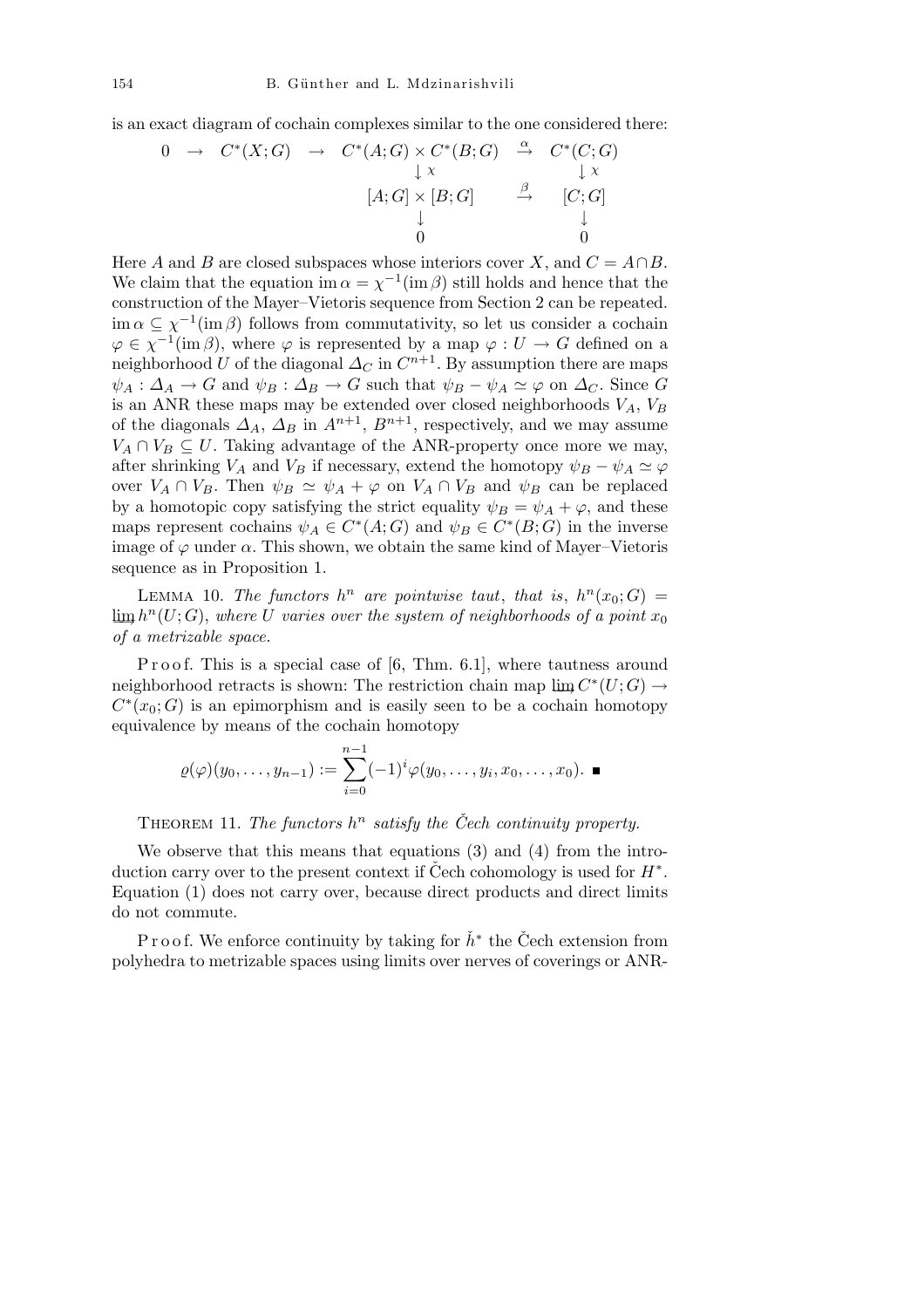neighborhoods in suitable ambient spaces, according to one's preferences. Then  $\check{h}^*$  satisfies the same set of axioms as  $\check{h}^*$ , including the modified Mayer– Vietoris sequence and pointwise tautness, and there is a natural transformation of cohomology functors  $\check{h}^* \to h^*$ , which is an isomorphism for one-point spaces. Now our modified Mayer–Vietoris sequence is strong enough to repeat the proof of a theorem of Lawson  $[4, Thm. 3.2]$  (cf. also  $[7]$ ), showing that  $\check{h}^* \approx \check{h}^*$ .

**5. Continuous versus discontinuous cocycles.** *This section applies to either of the two cases specified in the introduction*.

Let *G* be a topological group and  $h^{n}(X; G) \rightarrow H^{n}(X; G)$  the natural homomorphism induced by the inclusion of the complex of continuous Alexander–Spanier cochains into the complex of *all* cochains. It is our purpose to determine when this homomorphism is epimorphic. We set  $\mathfrak{G} := S(G)$ . Furthermore, let  $\mathfrak{G}$  be the singular complex of G with the chaotic topology. Then  $\overline{\mathfrak{G}}_0 = \mathfrak{G}_0$ ,  $\overline{\mathfrak{G}}$  is contractible and  $\overline{\mathfrak{G}}/\overline{\mathfrak{G}}_0 = K(G, 1)$ . We set  $\widetilde{G} := (G, 0)^{(I,0)}/\Gamma$ , where  $\Gamma \subseteq \Omega G \subseteq (G, 0)^{(I,0)}$  is the subgroup of nullhomotopic loops and identify the evaluation map  $e_1 : \widetilde{G} \to G$  with the homomorphism of the fundamental groups  $\pi_1(\mathfrak{G}/\mathfrak{G}_0) \to \pi_1(\overline{\mathfrak{G}}/\overline{\mathfrak{G}}_0)$  induced by the inclusion map  $\mathfrak{G}/\mathfrak{G}_0 \hookrightarrow \overline{\mathfrak{G}}/\overline{\mathfrak{G}}_0$ . If *G* is connected, locally path-connected and semilocally 1-connected, then  $e_1 : \widetilde{G} \to G$  is the universal covering group of *G*.

Proposition 12. *For every group G the following two conditions are equivalent*:

1. *Every discontinuous Alexander–Spanier cocycle in dimension*  $\geq 2$  *on a CW-complex is cohomologous to a continuos one.*

2.  $e_1: G \to G$  *is a split epimorphism, where the section*  $s: G \to \widetilde{G}$  *is not required to be continuous.*

*These conditions are satisfied for instance if G is simply connected or if G is free* (*in the algebraic sense*) *and path connected.*

Observe that a free Abelian group can carry non-simply connected topologies, for instance the free Abelian group generated by  $S^1$  is a  $K(\mathbb{Z}, 1)$ .

P r o o f. Propositions 5 and 7 imply that the homomorphism  $h^{n}(X;G) \rightarrow$  $H^{n}(X;G)$  may be identified with the map  $[X,Y_{n}] \to [X, K(G, n)]$  induced by a certain map  $Y_n := B^{n-1} |\mathfrak{G}/\mathfrak{G}_0| \to K(G, n)$ , hence 1 holds if and only if  $Y_n$  →  $K(G, n)$  has a right homotopy inverse. Since  $Y_n$  is  $(n-1)$ -connected and has trivial Postnikov invariants such a right homotopy inverse exists if and only if the induced homomorphism  $\pi_n(Y_n) = \pi_1(\mathfrak{G}/\mathfrak{G}_0) \to \pi_1(\overline{\mathfrak{G}}/\overline{\mathfrak{G}}_0) =$  $\pi_n(K(G, n))$  splits; but this homomorphism is precisely our  $e_1 : \widetilde{G} \to G$ .